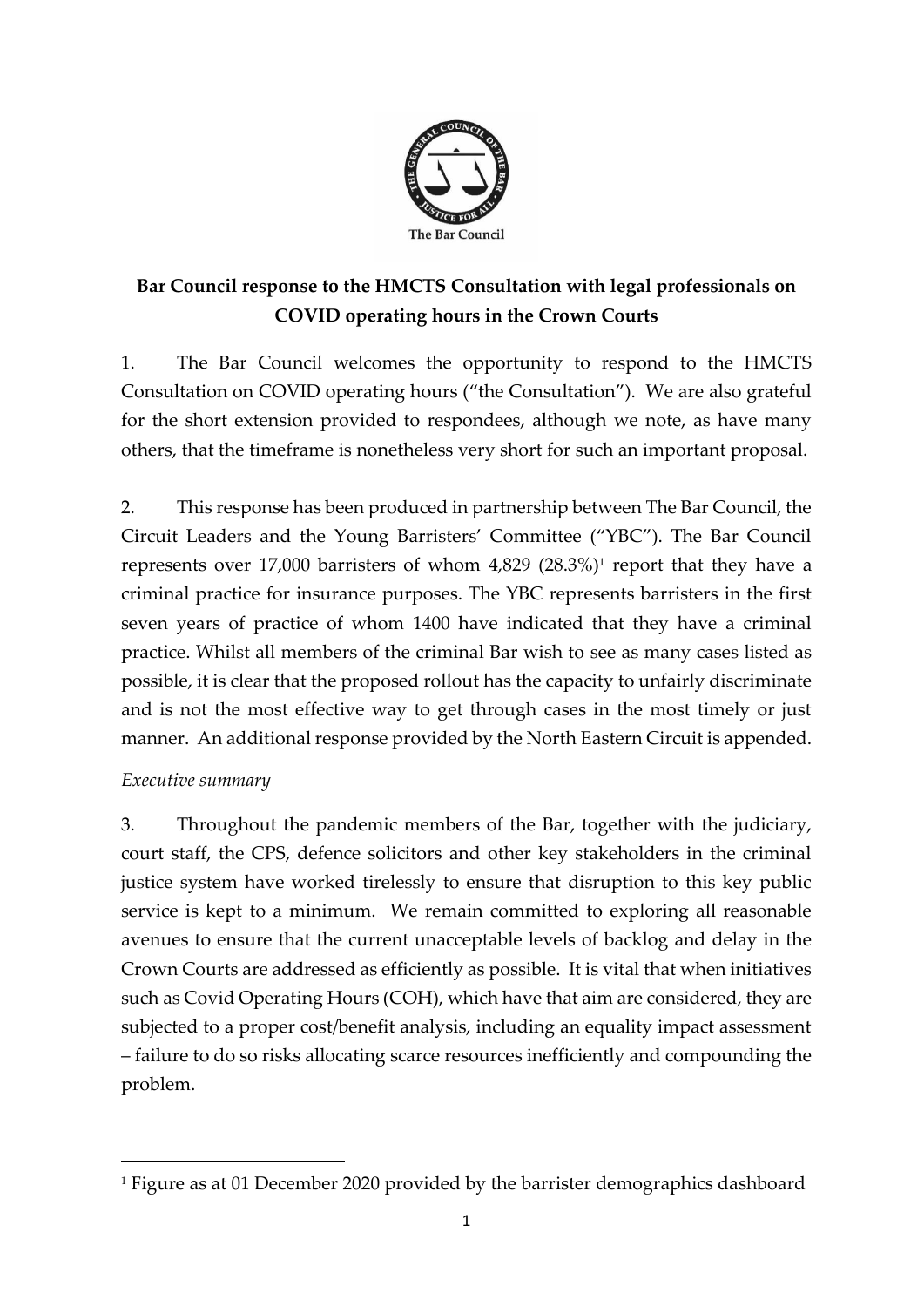4. The Bar Council has grave concerns about the proposed national rollout of COH, which can be summarised as follows:

a. There is a wholly inadequate evidence base to support a conclusion that COH will provide any, or any sufficient or sustainable, increase in Crown Court capacity;

b. The discriminatory consequences of a national rollout of COH have not been sufficiently considered and/or given sufficient weight. In particular, whilst the potential for discriminatory effects is recognised, the mitigations which are suggested are not adequate.

5. We do not propose to respond directly to the questions which are set out in the Consultation paper at page 29. Those questions are directed to matters which we consider to be premature given the serious concerns we outline above and address in more detail in the body of this response.

## *The fundamental question: will COH increase court capacity and if so, by how much?*

6. We consider that the Consultation fails to present any proper evidential basis to enable this fundamental question to be answered. Some of the underlying data obtained from the pilot, and relied upon by HMCTS, has been published<sup>2</sup>. The extent to which respondees can properly examine the conclusions which are drawn from that data is limited by the time available, but it seems clear to us that the evidence put forward suffers from some serious deficiencies, including that:

a. A potentially misleading comparison is made between the throughput of work in the COH pilot courts and those operating standard operating hours ("SOH");

b. The estimates made as to increased capacity in COH courts are based on a crude and inadequate calculation, which takes no account of some of the data available from the COH pilots;

<sup>2</sup> COVID Operating Hours (COH) Crown Court Pilot Assessment Final Report ("the Assessment Report")

[https://assets.publishing.service.gov.uk/government/uploads/system/uploads/attac](https://assets.publishing.service.gov.uk/government/uploads/system/uploads/attachment_data/file/939440/COVID_operating_hours_assessment_report.pdf) [hment\\_data/file/939440/COVID\\_operating\\_hours\\_assessment\\_report.pdf](https://assets.publishing.service.gov.uk/government/uploads/system/uploads/attachment_data/file/939440/COVID_operating_hours_assessment_report.pdf)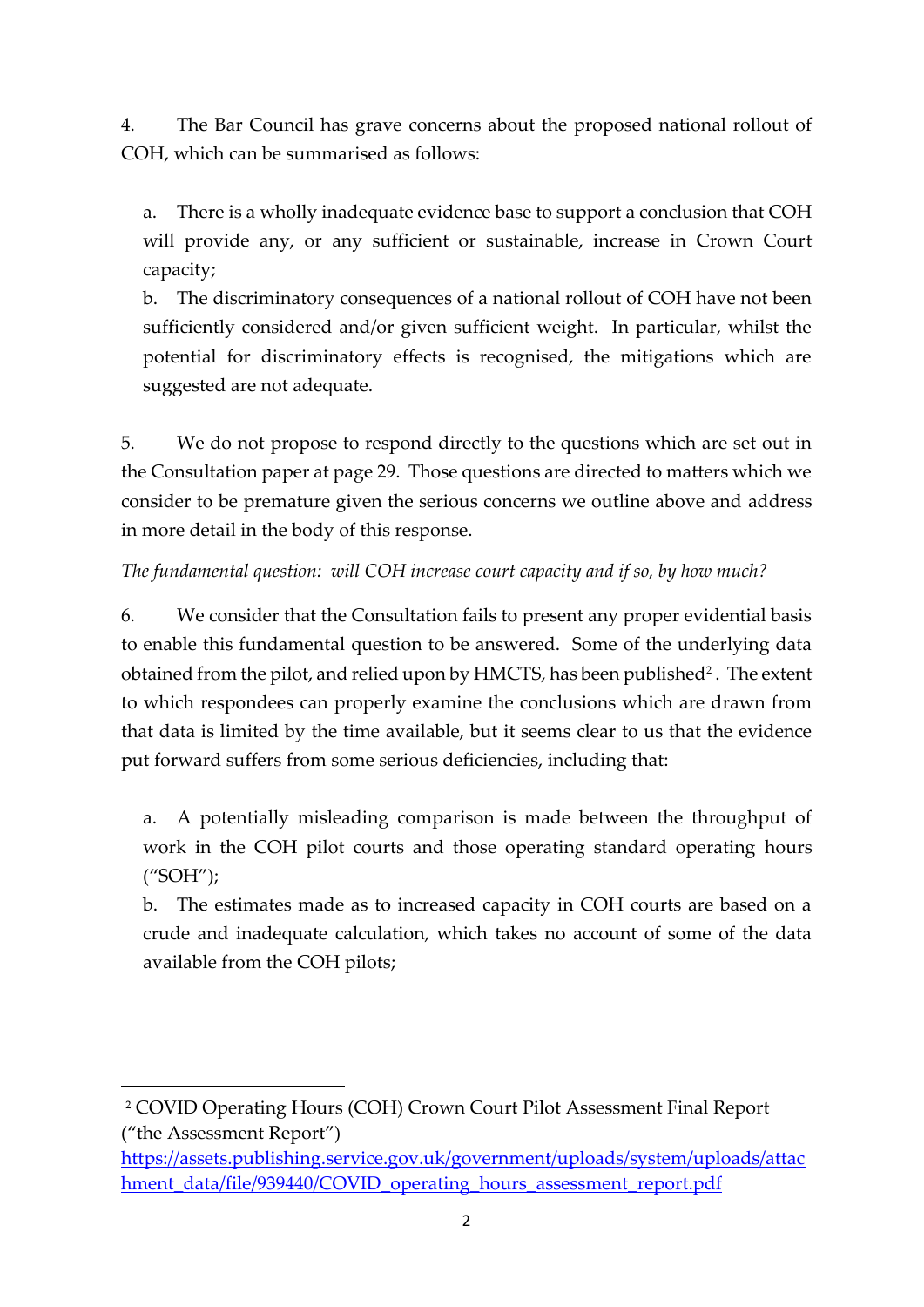c. Insufficient consideration appears to have been given to the inevitable differences between the operation of COH at a national level, as against the operation of a voluntary scheme at a few carefully selected pilot courts.

#### *The comparison between trial volumes in COH and SOH courts*

7. The Consultation rightly acknowledges that the COH pilot courts benefitted from a listing process which placed "*short cases and those that are likely to crack in the COH courtrooms*" (page 14). This reflects the experiences of the members of the criminal Bar who undertook work in the pilot Courts.

8. We are concerned, therefore, to see that the first of the "Key Assessment Findings" (page 12) nonetheless seeks to draw a direct comparison between the number of trials taking place in COH and SOH courtrooms, in the following terms:

*COH appears to be an effective way of increasing the capacity of a single courtroom to dispose of cases disposing of an average of 3.5 trials per courtroom per week, compared to courts operating standard hours disposing of 0.9 cases per week.*

9. We do not ignore the fact that there is also a caveat that "*This reflects the different case types in different courts*". Our concern is that the caveat fails to correct the misleading impression given by the headline data, which provides no meaningful comparison as to the throughput of work which can be achieved in COH and SOH courts.

10. It is also vital to consider the longer-term impact of listing shorter cases in COH courts. If such cases are prioritised, the outstanding caseload will consist of a greater proportion of longer and more complex cases. We understand that custody cases are not deemed suitable for the afternoon courts – this will reduce the pool of cases that can be accommodated in COH courts still further. The remaining cases will then be competing for space in the SOH courts, resulting in an increase, rather than a reduction, in the delay experienced in those cases. If reducing the backlog means reducing the wait for a trial to get on, this metric is ignored in the analysis provided and the basis on which the COH national scheme is premised in the consultation.

*The estimates made in the Consultation*

11. The third of the "Key Assessment Findings" states: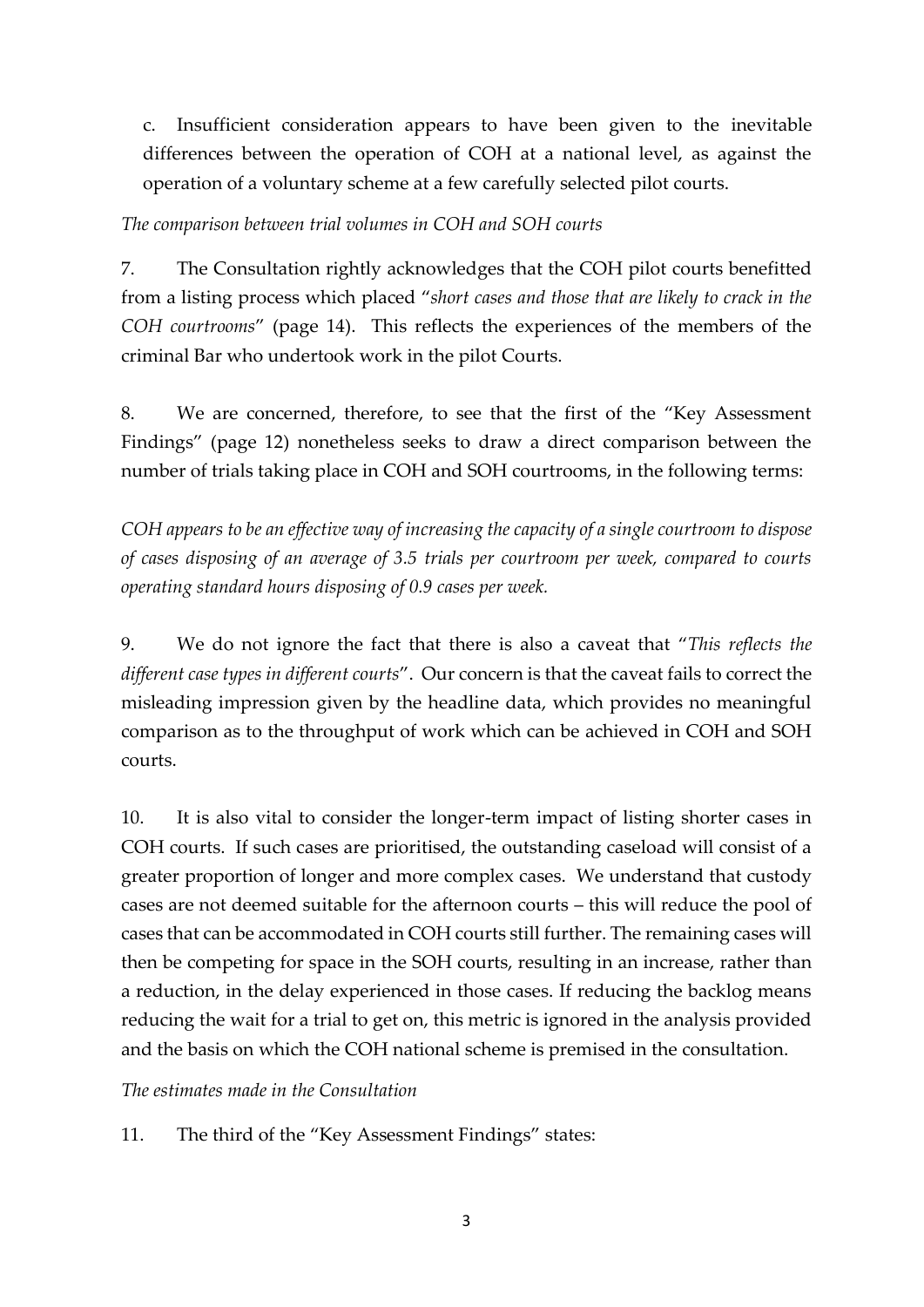*The additional capacity from COH (by comparing the average disposals of a standard hours court hearing similar cases, with a COH Court) is an estimated 40 additional trials over a 4 week period for every 10 courtrooms running COH*.

12. This estimate is arrived at by a simple calculation of the number of additional hours which a COH courtroom will sit, by comparison to a SOH courtroom (page 8, where the assumption is made that a COH courtroom will sit for seven hours and a SOH courtroom for five hours). This has been extrapolated to a conclusion that each COH court will dispose of one additional trial per week, using the number of trials actually achieved in COH courts during the pilot (said to be an average of 3.5 per week) as a benchmark.

13. This conclusion, which appears to be the high point of the evidence relied upon to show the effectiveness of COH courts, is seriously flawed:

a. Firstly, as has been explained above, the workload of the COH pilot courts was not reflective of the generality of Crown Court trial work. At most, the estimate can therefore only have any application to work of the type which was carefully selected for hearing in the COH courts.

b. Secondly, there is clear evidence that, even during the pilots (when considerable effort was made in every pilot centre to make the scheme work for a finite period), disruption to the court day was greater in the COH courts than the SOH courts. Delays in the start of the court day and premature finishes caused by the "hard stops" at the end of each session will plainly have an impact on the number of *actual* hours a COH court is able to sit and will have a "real life" impact on the progress of trials. No effort has been made to factor in the experiences of the pilot courts to the estimate<sup>3</sup>, nor (so far as we are able to ascertain) has any modelling been carried out in this regard.

c. Thirdly, no account is taken of the likely divergence between the experiences of a limited and carefully selected pilot scheme and those which will occur in the event of a national rollout. We consider this aspect in more detail below.

14. We stress that we do not reject the possibility that COH courts may enable *some* increased throughput of work, in particular contexts. However, the use of estimates such as the one above does not enable such a conclusion to be drawn. If,

<sup>&</sup>lt;sup>3</sup> For example, the fact that during the pilot 10% of the sessions run in SOH courts exceeded 5 hours – see Table 6 of the Assessment Report.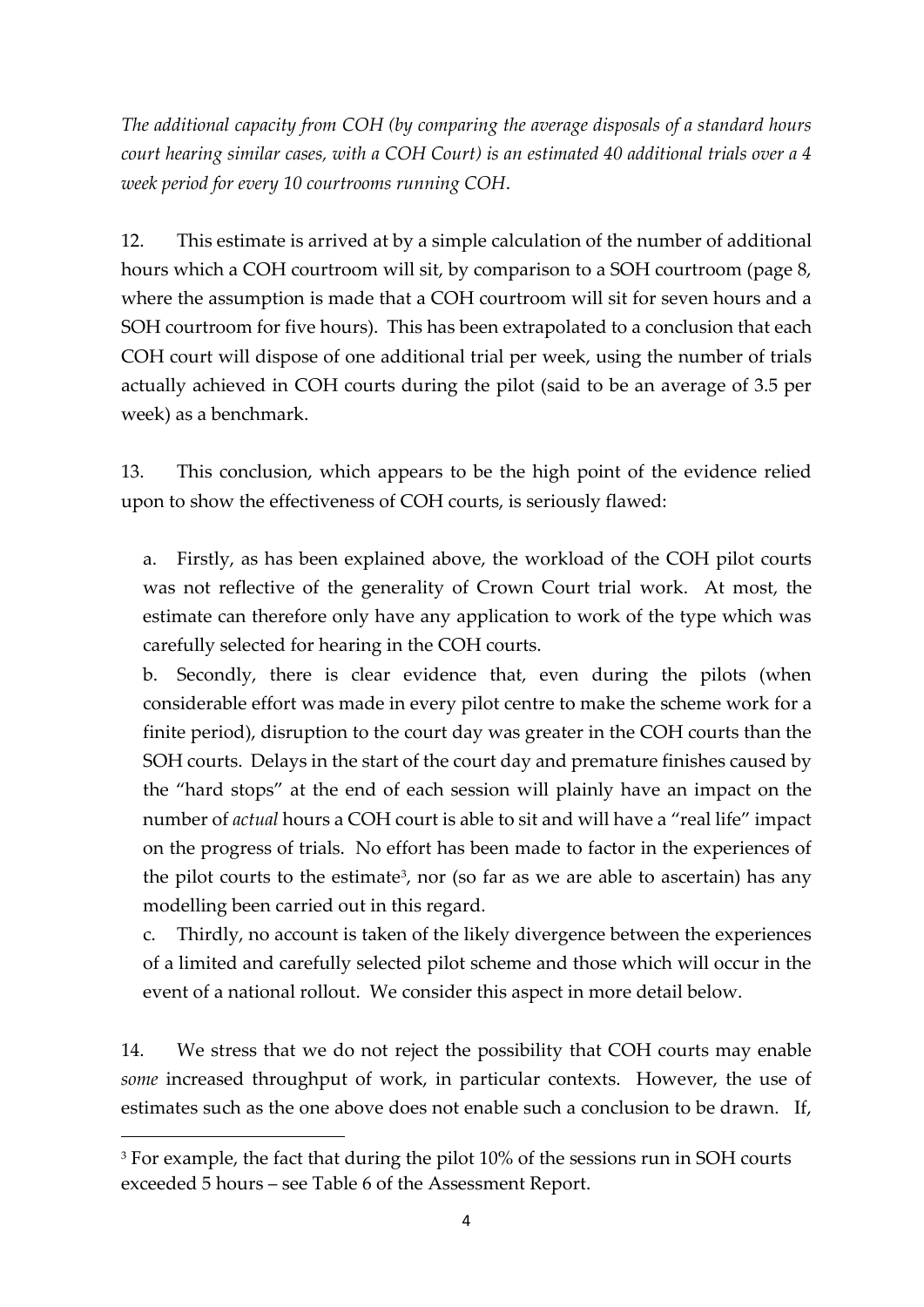on a proper and full examination of the underlying data, the case for COH can be positively made, we will, of course, give due regard to it. Such an examination will also have to consider other "real life" impacts of the operation of COH which are not addressed in the Consultation. These include the fact that a trial will take a greater number of days to conclude than it would in a SOH court, which brings  $\mathrm{costs}^4$  (such as the need for a witness to attend on two days or the officer in the case to be absent from other duties for a longer period) and additional risks in terms of availability of witnesses and the potential for disruption to the trial timetable.

15. In assessing whether there is a need for COH, regard must also be had to the progress which is already being made in relation to Crown Court capacity. The newly announced Nightingale Courts and the further anticipated adaptation and use of Court estate for jury trials should be taken into account. We are aware that HMCTS is currently surveying adjustments to the current estate (with an intended date for completion early in the New Year) to free up more court rooms which are able to accommodate trials with multiple defendants, which will enable more single court rooms to be used for trials concurrently. This extra court estate should be taken into account when considering whether COH are necessary at all.

### *National rollout*

16. There are obvious issues of scale which will impact on any national rollout of COH. These include, but are not limited to, the availability of staff for COH courts, the capacity of PECS to deliver those in custody to a larger number of courts on time and local issues such as the proximity of courts to suitable public transport links. We are concerned that there seems to be very limited, if any, recognition of these issues in the Consultation.

17. As to staffing, we note that, during the pilot "*Some courts brought in additional resource from other jurisdictions or roles, but these staff needed extra support initially which impacted on existing experienced staff*" (page 15) and "*Extra staff were needed to support the COH courtrooms which should be considered in resourcing plans if future adoption is considered*." (page 18). This aspect is addressed on page 23 in the following terms: "*We are considering potential COH staffing requirements in our ongoing recruitment* 

<sup>&</sup>lt;sup>4</sup> We also note that the operation of a COH court involves two judicial "sitting days" – whilst at present there is no restriction on the number of sitting days, this would be a matter of concern if that position changes for the next financial year.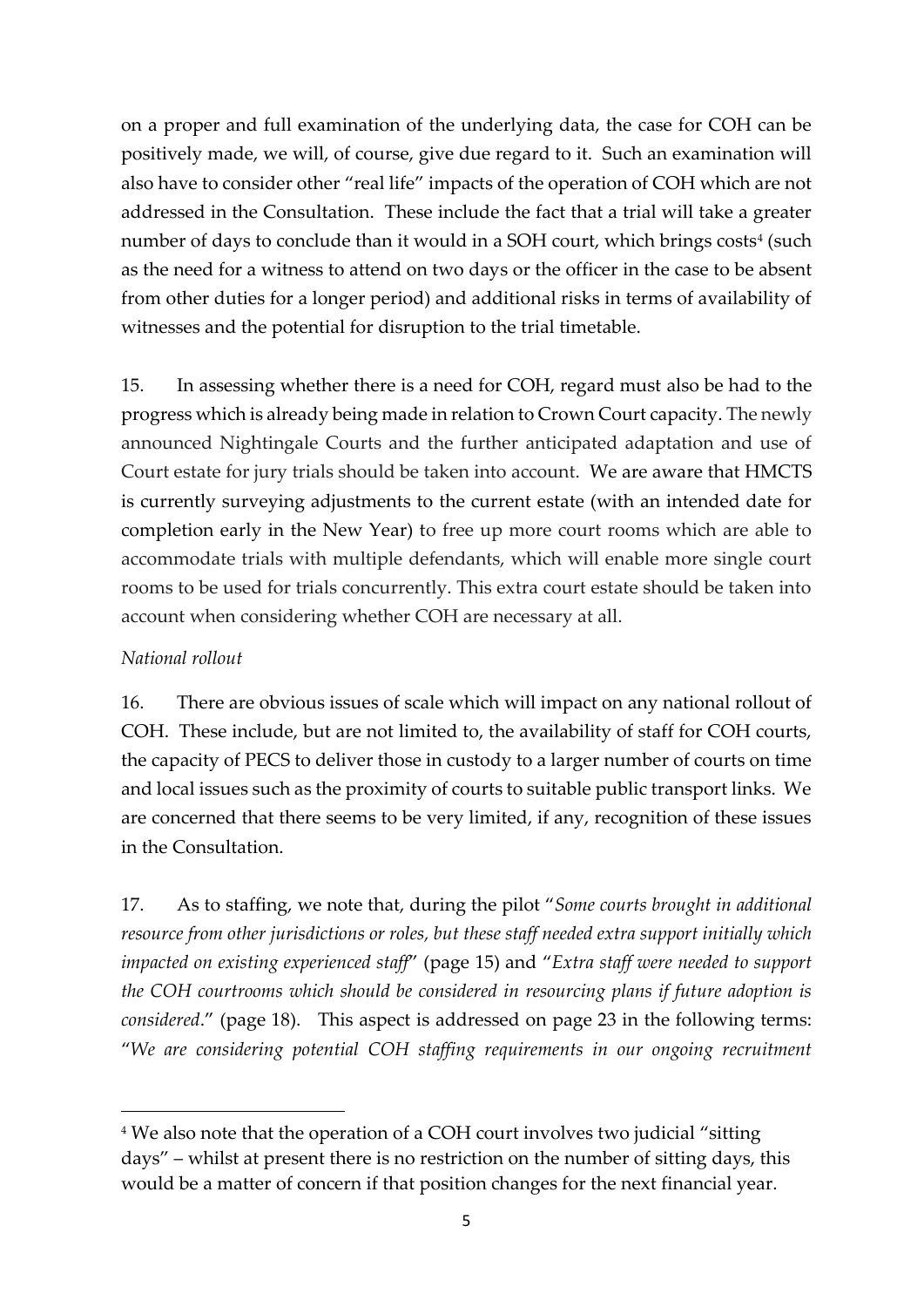*campaigns. If decision is made to roll out, we would have sufficient additional court clerks, jury officers and ushers in place*."

18. We are aware that there is presently an extensive recruitment process underway which seeks to attract an additional 1600 HMCTS staff. This recruitment was identified as being necessary across all jurisdictions, well in advance of the suggestion that COH should be rolled out nationally in the Crown Courts. Plainly that investment in staffing is welcome, but it cannot be relied upon to meet this additional need. We have serious concerns as to the availability of sufficient staff in the event of a national rollout commencing in January 2021. When addressing the Bar and Young Bar Conference on 20 November 2020, the Lord Chief Justice described the recruitment process as "*painfully slow*" 5 . We understand that some 700 new staff have been recruited by HMCTS since the announcement. However, we have not been told how many are destined for the Crown Courts. Any that are going to help with other jurisdictions are clearly not available to support the COH scheme. This must be acknowledged. We are concerned that a national rollout in the imminent future will be seriously impacted by staffing issues.

19. We understand that PECS has been able, in general terms, to adequately service the needs of the morning COH pilot courts. However, that considerable achievement has to be viewed in the context of the limited additional demand created by six pilot courts – a rollout which is proposed to deliver more than ten times that number of COH courts will place significantly increased demand on a service which has struggled to ensure that all defendants arrive at Court on time for SOH courts. We have seen no analysis of this aspect.

20. The COH pilot courts were located in areas where transport links did not provide substantial obstacles to trial participants. We do not know the proposed locations of the 65 courts in which COH are proposed, but it seems unlikely that this will be the case for all of them. No analysis or consideration of this aspect appears to have been undertaken. This is particularly important in the context of court closures meaning people often have to travel further to access their local courts and the significant reduction in public transport as a result of Covid-19 which makes travelling times even longer and more complicated.

<sup>5</sup> [https://www.judiciary.uk/publications/speech-by-the-lord-chief-justice-bar](https://www.judiciary.uk/publications/speech-by-the-lord-chief-justice-bar-councils-annual-bar-and-young-bar-conference-delivering-justice-in-2021/)[councils-annual-bar-and-young-bar-conference-delivering-justice-in-2021/](https://www.judiciary.uk/publications/speech-by-the-lord-chief-justice-bar-councils-annual-bar-and-young-bar-conference-delivering-justice-in-2021/)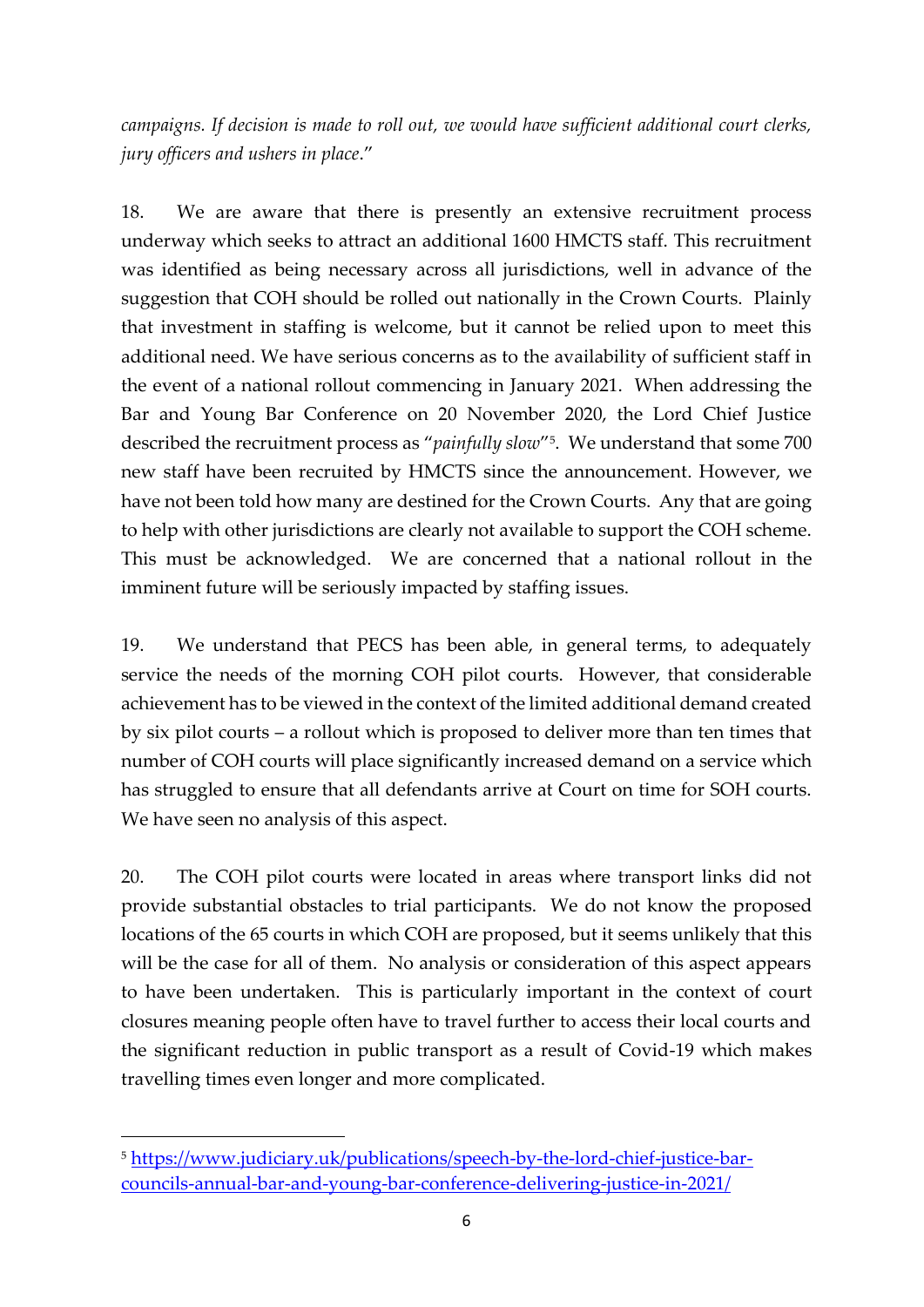21. If trial participants cannot make reasonable arrangements to arrive at Court sufficiently early, or to leave sufficiently late, for COH to be realistic, then the anticipated gains will be illusory. Further consideration to the impact an earlier start and later finish for those court users (including defendants, witnesses and victims) reliant on public transport and with caring responsibilities must be given. We stress that a Court day which starts at 9 am or concludes at 6 pm will mean that many trial participants, particularly advocates, will need to arrive at Court by 8 am in order to be properly prepared for a 9am start<sup>6</sup>. Nor is it realistic to imagine that they will be able to leave Court at 6pm – it is more likely to be closer to a 7 pm finish, given that there will inevitably be tasks to perform after the conclusion of the Court day.

22. For these reasons, we do not consider that the Consultation enables the fundamental question to be answered accurately. In the absence of clear evidence to show that a national rollout of COH will increase throughput and reduce the delay in getting trials heard in the Crown Courts, the Bar Council cannot support it. The only matter which we consider to be clear is that COH are very likely to operate in a manner which is discriminatory. We consider this further below.

*COH are discriminatory and will adversely impact equality and diversity at the Bar*

23. It appears to be accepted in the Consultation that COH will discriminate against certain groups, primarily those with caring responsibilities. In the summary of the Public Sector Equality Duty ("PSED") Statement (page 26), the following statement appears:

*The potential adverse impacts from COH courts are the potential for indirect sex discrimination, linked to impacts on legal professionals with caring responsibilities, and in particular the impacts on female legal professionals.*

24. The Statement goes on to set out the mitigations which are proposed to address these adverse impacts:

*Mitigations of these impacts include guidance the judiciary have provided on the types of case which are suitable for listing into the COH courts, with shorter, more straightforward cases proving most suitable. The blended approach ensures there is at least one or more courtroom running standard operating hours, hearing more complex trial work, alongside a COH court at each site. This should provide flexibility for legal practitioners not able to attend either an AM or PM trial. This mitigation is underlined with parties able to make representations at* 

<sup>6</sup> We note that 1 in 4 respondents (7 from a total of 28) reported issues in arriving at Court for the start time of the COH am court – Table 9 of the Assessment Report.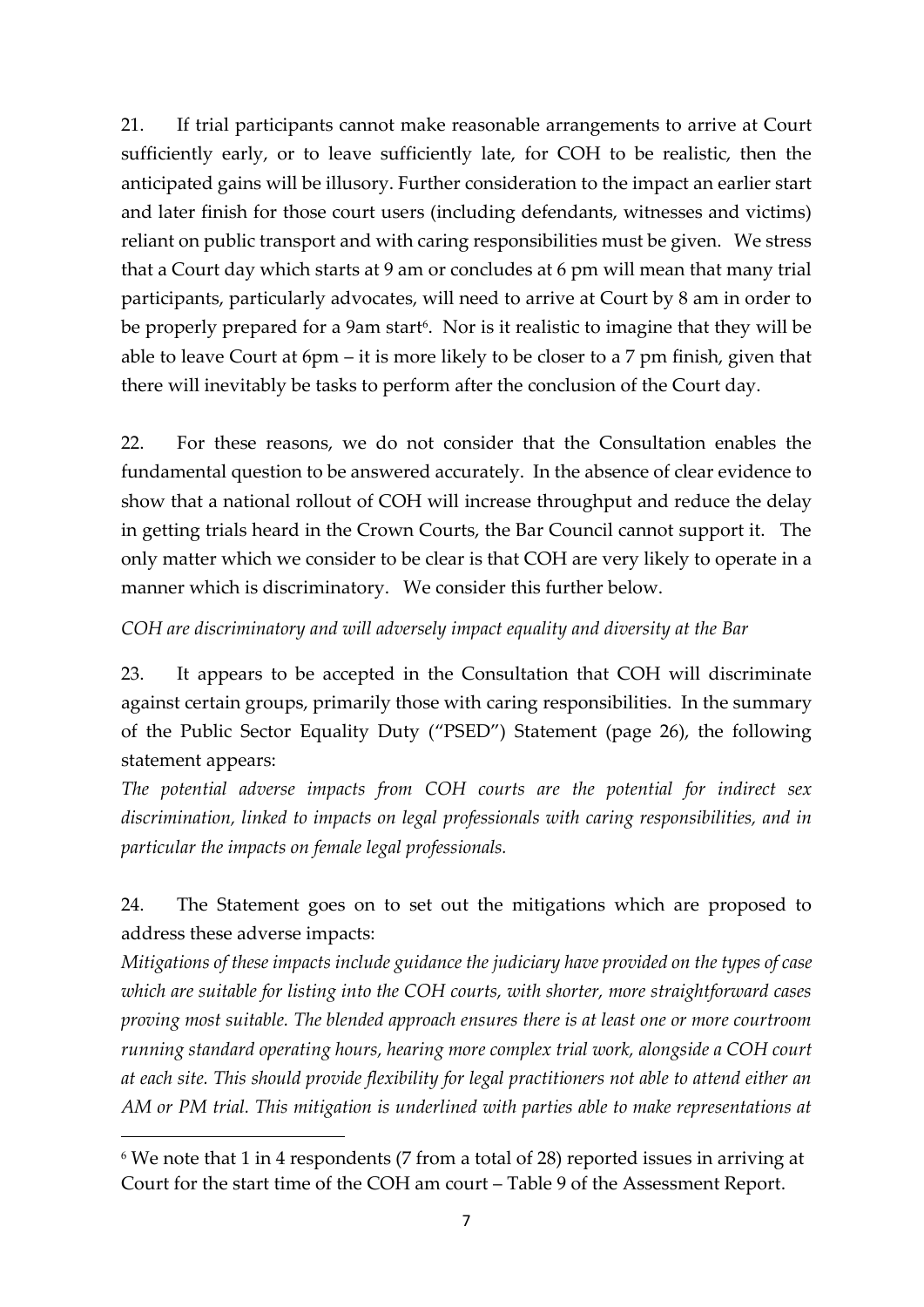*Trial Reviews whether a case should be listed into a COH or standard hours court. The trial review takes place in advance of the listing of the trial. Alongside this are provisions for practitioners to make an application (supported by reasons) to move a case should attendance at a COH court be impractical. The pilots showed applications of this type were low in number at pilot courts.*

*These provisions should mitigate potential adverse impacts, including those linked to days of religious observance (the religion and belief characteristic), if they are reflected in listing decisions. Listing remains a judicial function and decisions whether a case should be listed in a COH or standard hours court, or whether to move a case between or out of COH sessions are decided by the trial judge.*

25. We repeat the concerns expressed above as to the very limited period afforded for response to the Consultation. We are also concerned at the lack of data and analysis provided. No Equality Impact Assessment has been provided and the PSED Statement identifies only general issues, and not in the detail that is required. The approach is inconsistent with the recently reaffirmed stringency of the public sector equality duty, and the rigour consequently required to meet it (see *Regina (Bridges) v Chief Constable of South Wales Police (Information Commissioner and others intervening*<sup>7</sup> )).

26. The MoJ is under specific equality duties, and is obliged to carry out an assessment of the effect of the introduction of COH on those with protected characteristics. Any such assessments ought to be published as part of any consultation. It appears that no detailed data has been gathered in relation to those with protected characteristics (see p. 18 of the Assessment Report) and the statement therefore does not meet the requirements of the PSED. Further work should have been done, or should now be done, in order to gather and assess such data before any wider roll-out of COH is considered.

27. It is clear that the proposed "blended" position of COH plus SOH will give rise to indirect discrimination for a number of reasons, most obviously that: first, those with caring responsibilities (predominantly women advocates) will find greater difficulty with both early and late operating hours; and secondly, trials that will be on COH will largely be short trials in which junior members of the profession will be

<sup>7</sup> [2020] EWCA Civ 1058. "*The duty must be exercised in substance, with rigour, and with an open mind. It is not a question of ticking boxes*." (paragraph 175)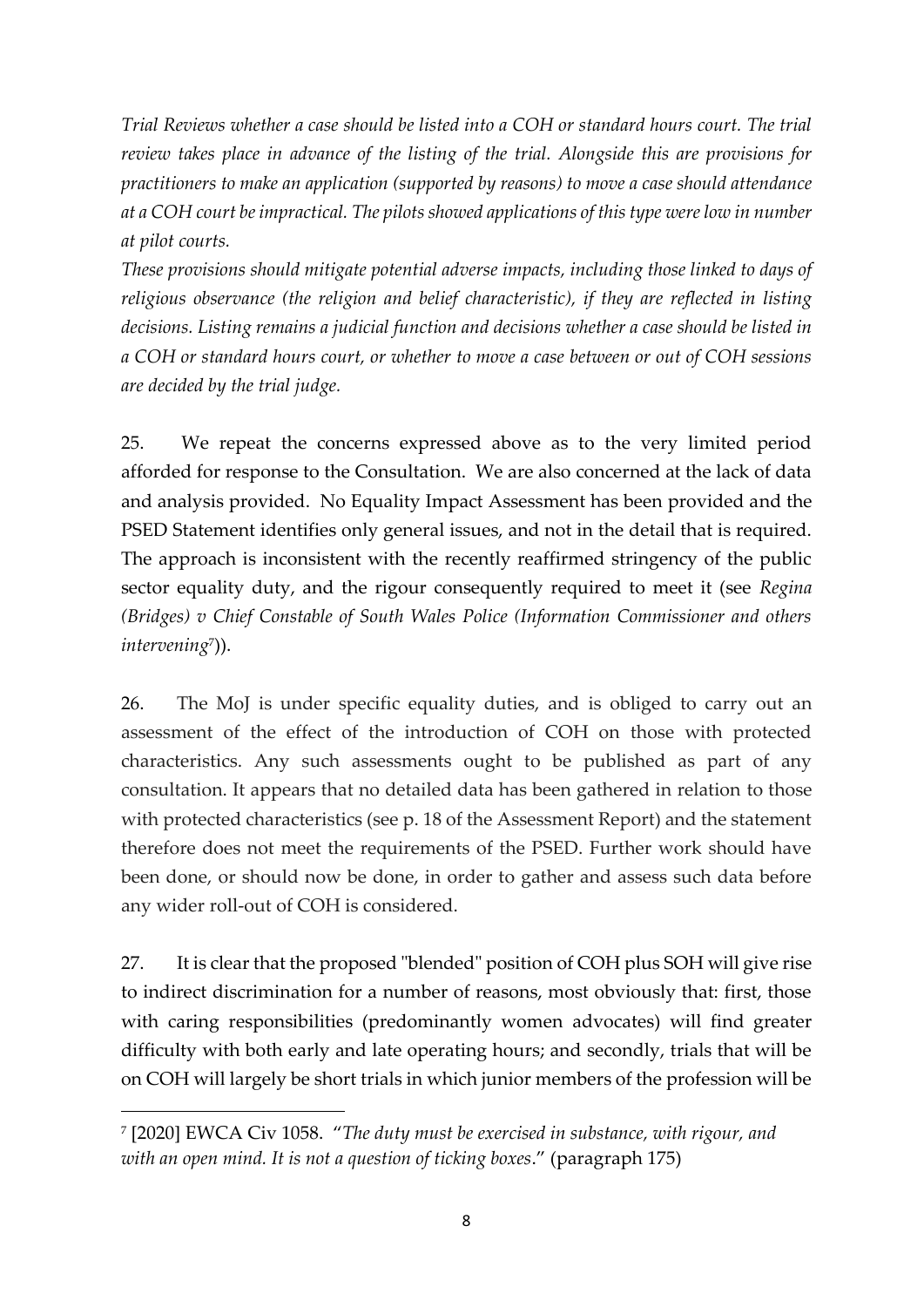instructed. These junior members of the profession are more likely to be women and/or ethnic minority advocates, because of the more diverse nature of the junior Bar. Therefore, women, and particularly ethnic minority women, will be particularly adversely affected by the proposed changes.

28. The feedback from those who have used the pilot courts comes from much too small a cohort to give a reliable indication, one way or the other, as to discriminatory impacts<sup>8</sup>, but we consider it to be clear that the proposed changes will have a very significant impact. The feedback from members of the Bar through circuit women's forums has been overwhelmingly negative, with a large proportion identifying it is as a significant factor that could cause them to have to leave the profession.

29. The perceived countervailing advantages to advocates (leaving aside the potential for increased case efficiency, as to which we remain unconvinced for the reasons set out above) are slight and in some cases misconceived, such as the suggested reduced transport costs of off-peak hours (where that transport is available and accessible), when travel will in fact have to take place during such hours in at least one direction.

30. The suggested mitigations, which entail an application to have a trial listed in, or moved to, a SOH court if necessary, do not ameliorate these harms. The onus should not be on the advocates to make applications for exceptional orders, especially where in order to do so, private caring or other arrangements will have to be revealed to the Court and opposing parties. The result is expected to be a much higher risk that advocates will be unable to take cases or have to return cases because they are listed in a COH court, when they would otherwise be accepted or retained. The risk of serious adverse impacts will increase in line with the duration of the operation of COH.

31. Even if a case had been made out to support a national rollout of COH, we consider that these serious issues cannot properly be mitigated in the manner suggested. Accommodations which can be made in the context of a local pilot scheme of a few weeks, in which participation was voluntary, will inevitably be

<sup>&</sup>lt;sup>8</sup> It is concerning that few of those from whom information was obtained come from ethnic minority communities (see the Table on page 20 of the Assessment Report), given the disproportionate impact that the roll-out of the COH scheme will be expected to have on such groups, for the reasons already set out.